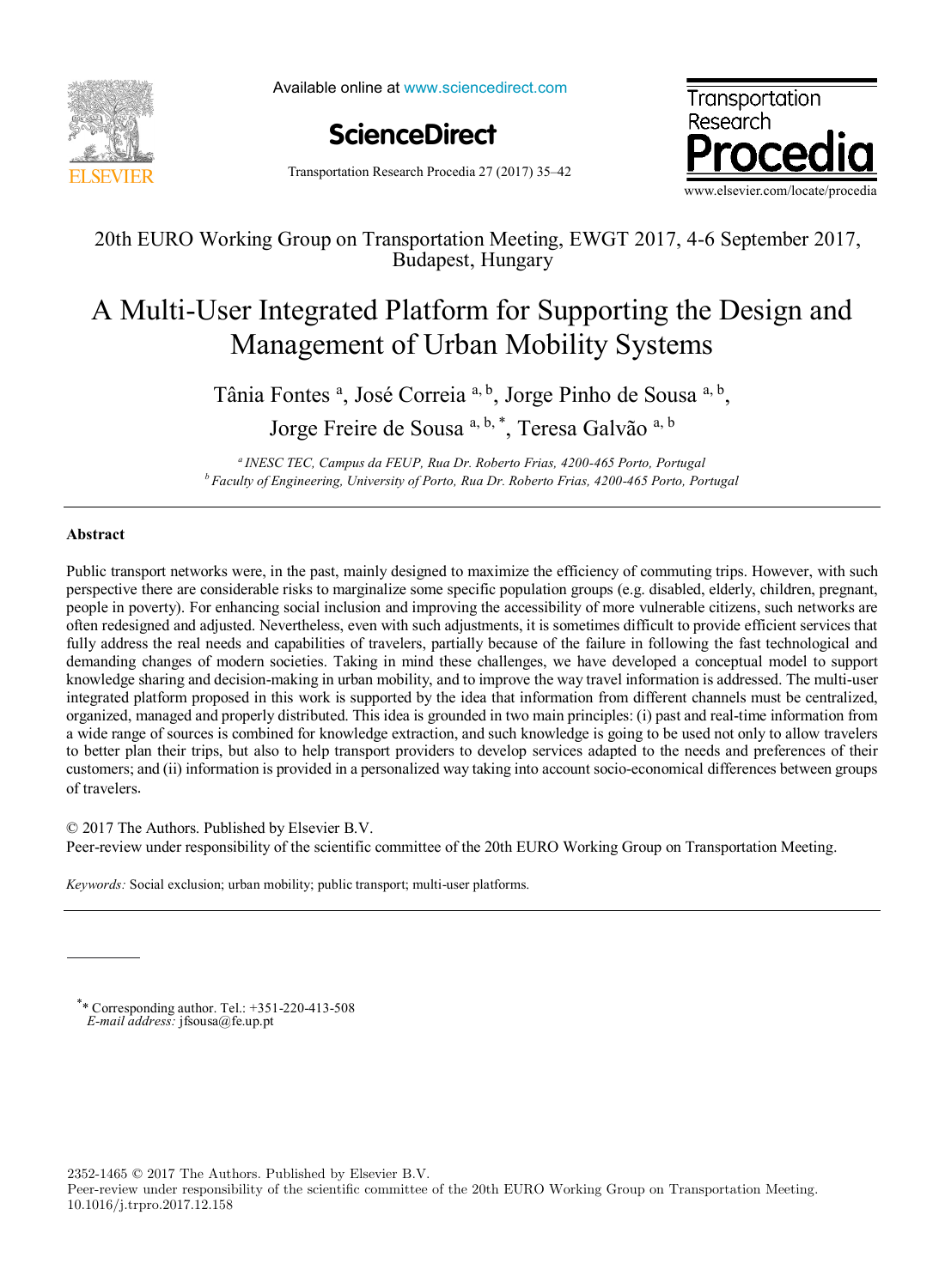#### **1. Introduction**

Social exclusion was a term coined by Lenoir (1974) who identified a set of groups encompassing mentally and physically handicapped, suicidal people, aged invalids, abused children, substance abusers, delinquents, single parents, multi-problem households, marginal, asocial persons, and others with social misfits. In the meantime, the literature has increased this list, and although there is a continuous debate on what social exclusion really is (Preston and Rajé, 2007), the initial concept tends now to be dynamic and relative (Schwanen et al., 2015). Several authors include in this definition individuals that are personally, financially or physically affected (Sen, 2000; Kenyon et al., 2002; Mackett and Thoreau, 2015).

Kamruzzaman (2016) presents a set of several measures commonly used to quantify social exclusion. The use of these measures shows that some population groups behave differently and face specific challenges and problems in relation to transport and mobility, this meaning that transport plays a key role in the prevalence of social exclusion (Mackett and Thoreau, 2015).

In recent years, transport and social exclusion have been addressed through a variety of EU projects (e.g. SocialCar (http://socialcar-project.eu/), the Cost Action TU1305 (http://www.tu1305.eu/), ACCESS2ALL (http://access-toall.eu/), or GOAL (http://www.goal-project.eu/)). These projects clearly show that transport-related social exclusion is more likely to affect some groups than others. Mackett and Thoreau (2015) explain that this exclusion is related with income, disability, age, gender and ethnicity. According to these authors there are barriers for traveling that affect some socially excluded people such as disabled (Rosenbloom, 2007), elderly (Titheridge et al., 2009), or people in poverty (Lucas et al., 2016), more than the rest of the population. Mackett and Thoreau (2015) explain that this can be related to cost, availability of transport, psychological and physical barriers, facilities, and information.

A study conducted by Lucas (2012) shows that, since 2003, with the publication of a strategic plan in the UK, researchers, policy makers and practitioners from several countries became interested in adopting a *social inclusion* approach to transport planning. Since then, city planners started to remove or minimize different types of barriers, developing more conscious city plans. In the last decade, with the widespread of new technologies, problems related with information provision also began to be addressed. At this level, Kenyon et al. (2002) explain that the use of information and communication technologies could enable a new, virtual mobility, promoting an internet-based increase in accessibility, as an alternative to an increase in physical mobility. Moreover, information increasingly needs to be provided in a variety of formats, and to be displayed using a clear language and characters with large fonts. Mackett and Thoreau (2015) state that data should be provided in ways that take into account the characteristics of the population as a whole. The *on-line* information that shows routes should include a variety of accessible alternatives, and allow for a variety of walking speeds, since this may significantly affect the overall optimal route.

Although new technologies have been consistently used to improve public transport, and new guidelines (e.g. Kenyon et al., 2002) and frameworks (e.g i-TRIP (Rajapaksha et al., 2017)) have been proposed, some key questions have not yet been properly addressed in the domain of information provision. In particular, we should be aware that: (i) despite the wide availability of mobility-related information, access and use of that information by social excluded groups is still very limited; (ii) the adaptation of mobility services to the particular needs and expectations of travelers, according to their specific profiles, is also rather limited in practice; (iii) the existing public transport models do not have enough flexibility and knowledge to follow technological and societal dynamics, namely to provide more customized services.

To address the limitations and gaps identified in our literature review, travel data should be centralized, organized, managed and distributed, taking into account the particular needs of each citizen. Accordingly, this work proposes a conceptual model to frame a multi-user type integrated platform, supported by these principles, able to improve efficiency and inclusiveness of urban public transport systems. Such platform is based in the optimized use of mobility information.

Section 2 of this paper presents the main concepts for designing a multi-user type integrated platform, able to address the identified limitations. Policy implications related with the development of this platform are discussed in section 3.